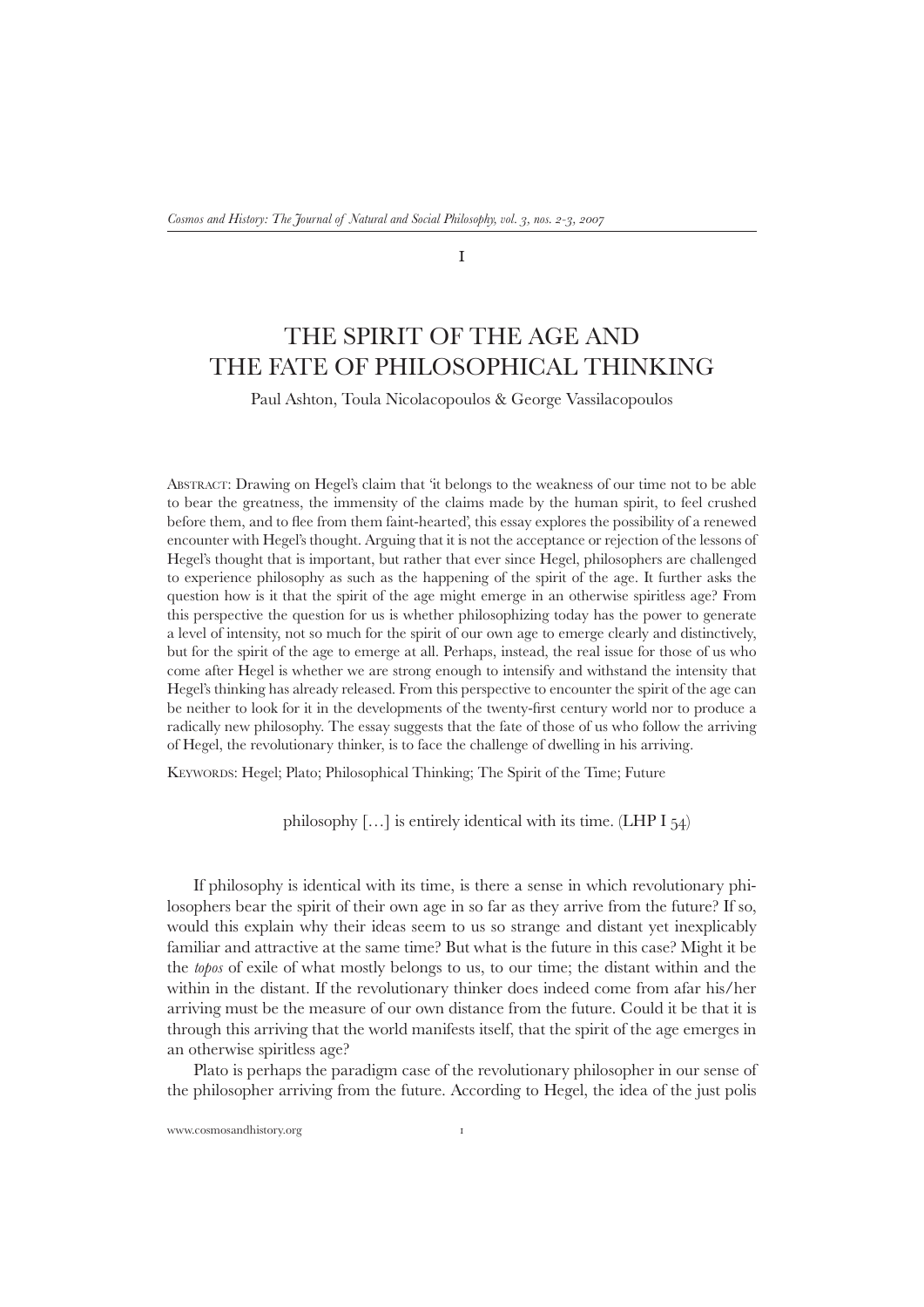that Plato formulated in *The Republic* was the most philosophically thinkable in Plato's time. Even though Plato's ideal was so far from the then given state of affairs that it seemed hardly recognizable to his contemporaries, it was nevertheless out of its thinking that Plato was able to comprehend the rational moment embedded in the sophists' polis in which he lived. Having elaborated his ideal city, a city powerful enough to accommodate the philosopher, Plato was then in a position to cross the abyss between the ideal and the real in order to re-visit and once again embrace his own city as a whole. His thinking showed the city of Athens to be part of the world of the thinkable and in doing so it brought together the ever-changing finite body of the city with its eternal idea.

For this reason the city that condemned the philosopher to death could nonetheless be thought as part of an ongoing becoming that oriented it toward a future. For Plato this future was thought in terms of the polis of justice in which Plato the philosopher dwells conceptually and from which he arrives, albeit invisibly, to be welcomed by those who are prepared to think in the embrace of his thinking. Having arrived from afar in a way that also made it possible for him to dwell in the world in a radically immanent manner, Plato didn't lose himself, like a tourist, amongst the shiny trinkets and the trivialities of market life. Nor did he abandon himself to the shallow wisdom of the local. Rather, as the bearer of the ideal and in so far as he found the strength to withstand the infinite schism between the real and the ideal, his thinking entirely embraced the historical moment of his world and thus allowed the spirit of the age to manifest itself with his thought. Herein lies the determination of Plato's thought as revolutionary philosophy that arrives from the future in its own precise moment.

In this respect Plato the philosopher came to give effect to the conceptual transformative power of the revolutionary practice of his time in a way that Socrates before him was unable to conceive. Plato's thinking grew out of Socrates' failure to convince Athens to re-enact itself in accordance with the principle of radical self-knowing. Although we can say that in his capacity as a revolutionary Socrates also comes from the future, only the philosopher succeeds in thinking what the revolutionary practice announces but fails to achieve. So the thinking of the philosopher takes place in the retreat of the future that the failed revolutionary practice announces. This was the fate of philosophical thinking in Plato's time.

Perhaps Hegel is the Plato of our own era for he too arrives from the future in the sense we have been outlining. He is the thinker of the great schism between the ideal and the real that marks and defines modernity. He is the 'owl of Minerva' that 'spreads its wings only with the falling of dusk' to cross the abyss of the great divide between notion and being in order to address us from the distant (PR 23). His thinking springs out of the future that was announced by the French revolutionaries and that retreated in the failure of this revolution. His thinking was destined to offer a place for the spirit of the age to emerge. His philosophy is the 'inward birth-place of the spirit which will later arrive at actual form' ( $HP I_{55}$ ). This is the spirit of utopian violence that is also a violent utopia. Hegel's thought teaches that spirit is the infinitely violent act of separating the universal from the particular, communal love from self-interest. This was Plato's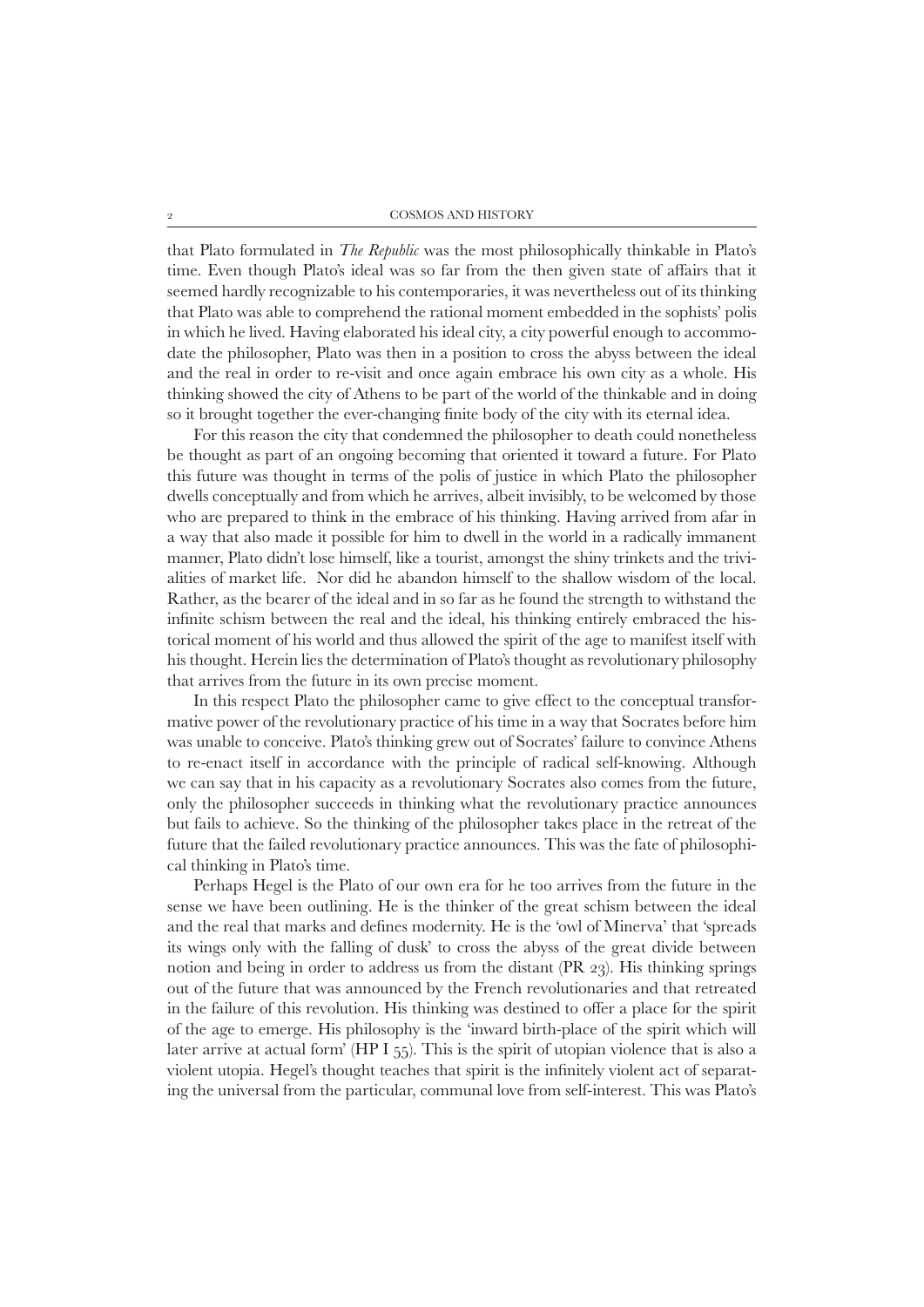lesson as well. According to Hegel's story, our world is the world of the 'empty self' that unfolds globally and perpetuates itself as an emptying out and hence as a triumphant and narcissistic sinking into the desert of this emptiness. It is out of such sinking that the spirit of communal being arises 'fragrantly' in the 'grey' of the speculative philosopher's utopian vision (LPR III 233 n. 191 & PR 23). It is 'the rose in the cross of the present' (PR 19). Through this vision the philosopher announces the healing power of history. History is the crossing of the abyss by the real that moves towards the ideal, a crossing first performed by the thinker albeit in the reverse direction.

So the philosopher's concern is the schism of the abyss at the heart of our collective being since this schism provides the inescapable context for the unfolding of particular events. Even so, the collapse of the schism is no less inescapable according to the lesson of Hegel's speculative thought. This is a lesson with which many may well disagree but such disagreement typically follows from thematic encounters with what is ultimately a non-thematic thinking. The noteworthy point for our purposes is not whether we should accept or reject the lessons of Hegel's thought, but that ever since Hegel, philosophers are challenged to experience philosophy as such as *the happening of the spirit of the age*. 1 Through its happening, the spirit of the age has explicitly become the age of key Hegelian concepts understood, not as themes, but as happenings of thinking itself, whether of history, the future, manifestation, alienation, recognition, otherness, reconciliation or philosophy. Viewed as this sort of happening we can conclude with H. S. Harris that, whilst it 'is not a very comfortable home that we have made for ourselves in this world', nevertheless Hegel's philosophy

is the one that shows us that it is our *home* and that we are the ones who have built it. The only comfort that philosophy can add to its amenities must come from our understanding why it is idle to look for comfort in it (H. S. Harris, this collection).

From this perspective the question for us is whether philosophizing today has the power to generate a level of intensity, not so much for the spirit of our own age to emerge clearly and distinctively, but for the spirit of the age to emerge at all. Perhaps, instead, the real issue for the thinkers who come after the revolutionary philosopher is whether we are strong enough to intensify and withstand the intensity that Hegel's thinking has already released. From this perspective to encounter the spirit of the age can be neither to look for it in the developments of the twenty-first century world nor to produce a radically new philosophy. To encounter the spirit of the age can only mean to enter the temple in which the spirit's flame is already alight.

But as we know all too well flames do not only permit us to see; they also pose the risk of going blind. Hegel himself was not very optimistic about the strength and resolve of those around:

it belongs to the weakness of our time not to be able to bear the greatness, the immensity of the claims made by the human spirit, to feel crushed before them,

 <sup>1.</sup> On the meaning of 'the spirit of the age' see Löwith, Karl, *From Hegel to Nietzsche: The Revolution in Nineteenth-Century Thought*, trans. David E. Green, New York, Columbia University Press, 1991, p. 201-231.